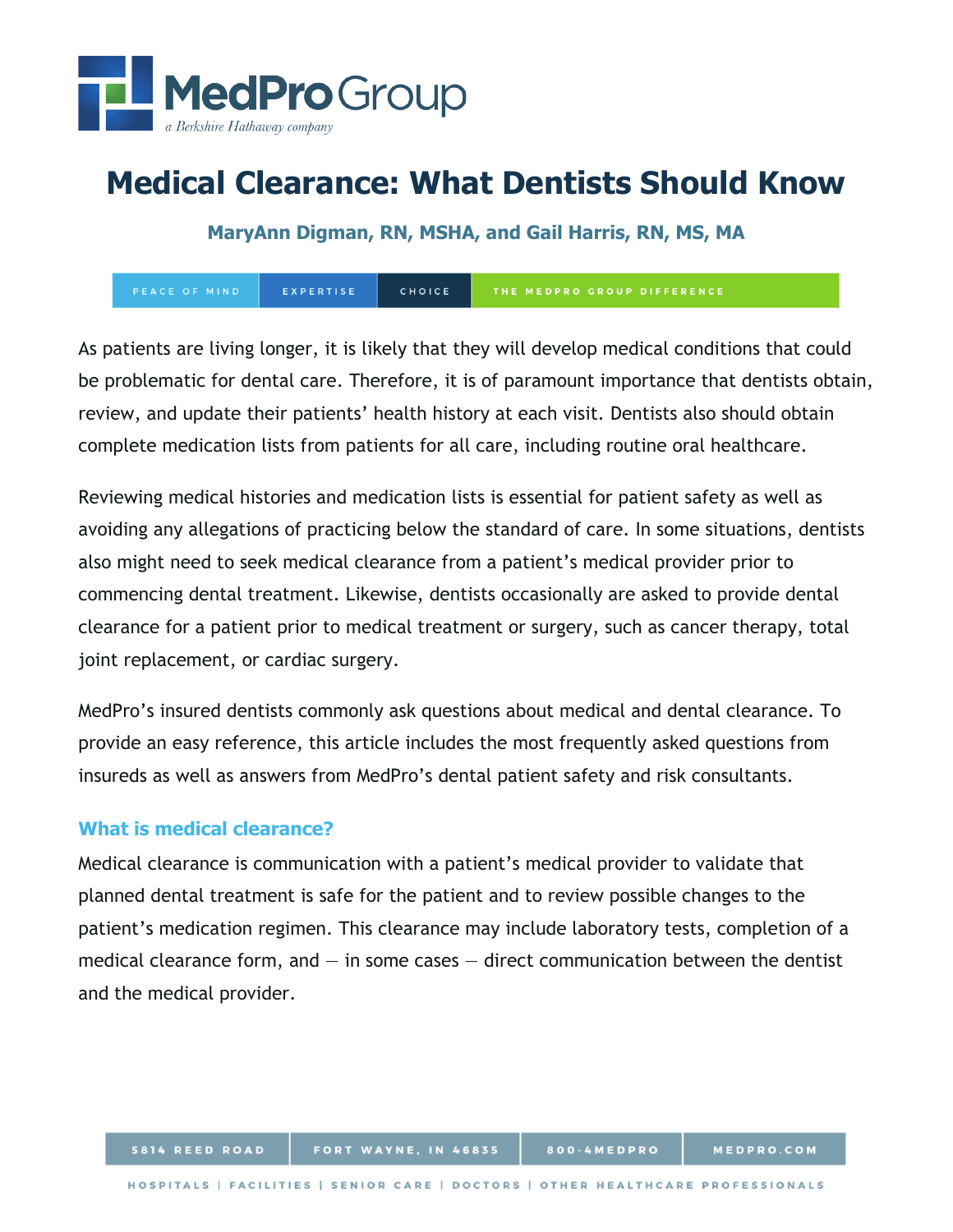# **When is medical clearance advised?**

Medical clearance is advised whenever a patient's medical diagnosis and/or medications could compromise his/her safety for dental procedures, including risks related to sedation or anesthesia during the dental procedure. For example, dentists should seek medical clearance prior to dental treatment for patients who:

- Use a continuous positive airway pressure (CPAP) device
- Have been diagnosed with sleep apnea
- Have any sort of pulmonary compromise
- Have coronary artery disease with symptoms
- Take anticoagulants
- Use bisphosphonate (either intravenous or oral)

Dentists should use their best clinical judgment to determine the criticality of medical clearance.

## **How should a dentist communicate with a patient's medical provider?**

A dentist's location and familiarity with a patient's medical provider might determine how information is communicated. Smaller communities may allow for direct phone contact while others may require the dentist to send a form to the medical provider.

Regardless of the communication process, the dentist should document the results in the patient's health record — either by documenting the conversation that took place or including the completed medical clearance form in the health record. Sample medical clearance forms are available on the internet for reference.

#### **What should a dentist communicate to a patient's medical provider?**

The dentist should tell the medical provider about the planned dental treatment and use of local anesthetic (including the use of epinephrine), any anxiolytics, nitrous oxide, and/or any sedation. The dentist also should specifically ask whether the patient is using any anticoagulants. If so, the dentist should ask the medical provider about the most recent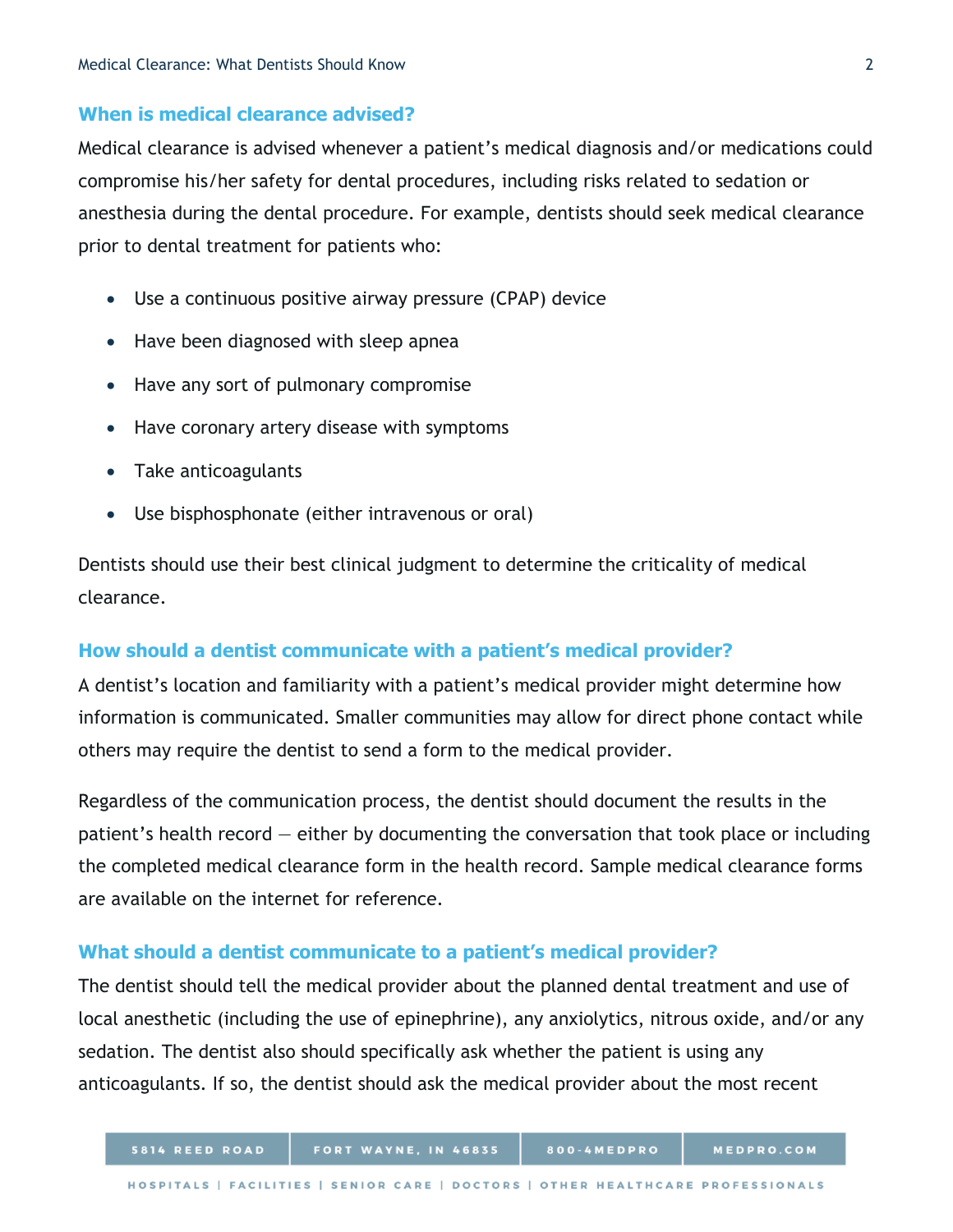international normalized radio (INR) or prothrombin time (PT) and the provider's interpretation of the stability of the blood tests. (Dentists should understand the appropriate range of the blood tests.) Additionally, the dentist might want to ask the medical provider for a recommendation regarding continuation of the anticoagulant.

# **Is it acceptable to rely on the patient's interpretation of the blood tests for anticoagulation?**

No, in nearly all circumstances, a dentist should not rely on a patient stating that blood tests are stable or "okay" for dental care.

# **What should a dentist do if a medical provider does not follow through with a request for medical clearance?**

MedPro Group strongly recommends that the dentist contact the medical provider's office and ask to speak directly with the clinician. If the medical provider's assistant is taking the message because the clinician is unavailable, the dentist should document the assistant's name and title along with the message in the patient's health record. It is the dentist's prerogative to accept that message or insist on speaking to the clinician directly, depending on the patient's health condition.

## **Has MedPro Group had malpractice cases involving medical clearance?**

Yes, MedPro Group has had cases in which medical clearance was a factor. Most of these cases involved dentists who did not obtain medical clearances and patients who subsequently had adverse outcomes. Some cases involved anticoagulants, some revealed undisclosed pulmonary issues with a poor outcome after sedation, and some included patient cardiac arrest during treatment or grand mal seizure activity.

### **What is dental clearance?**

Dental clearance is communication between a medical provider and a patient's dentist to validate that planned medical/surgical treatment is safe for the patient and to review the potential need for dental treatment prior to the medical/surgical treatment. This clearance may include a current dental examination as well as treatment and completion of a dental clearance form. In some cases, direct communication between the dentist and the medical provider may be necessary.

FORT WAYNE, IN 46835

800-4MEDPRO